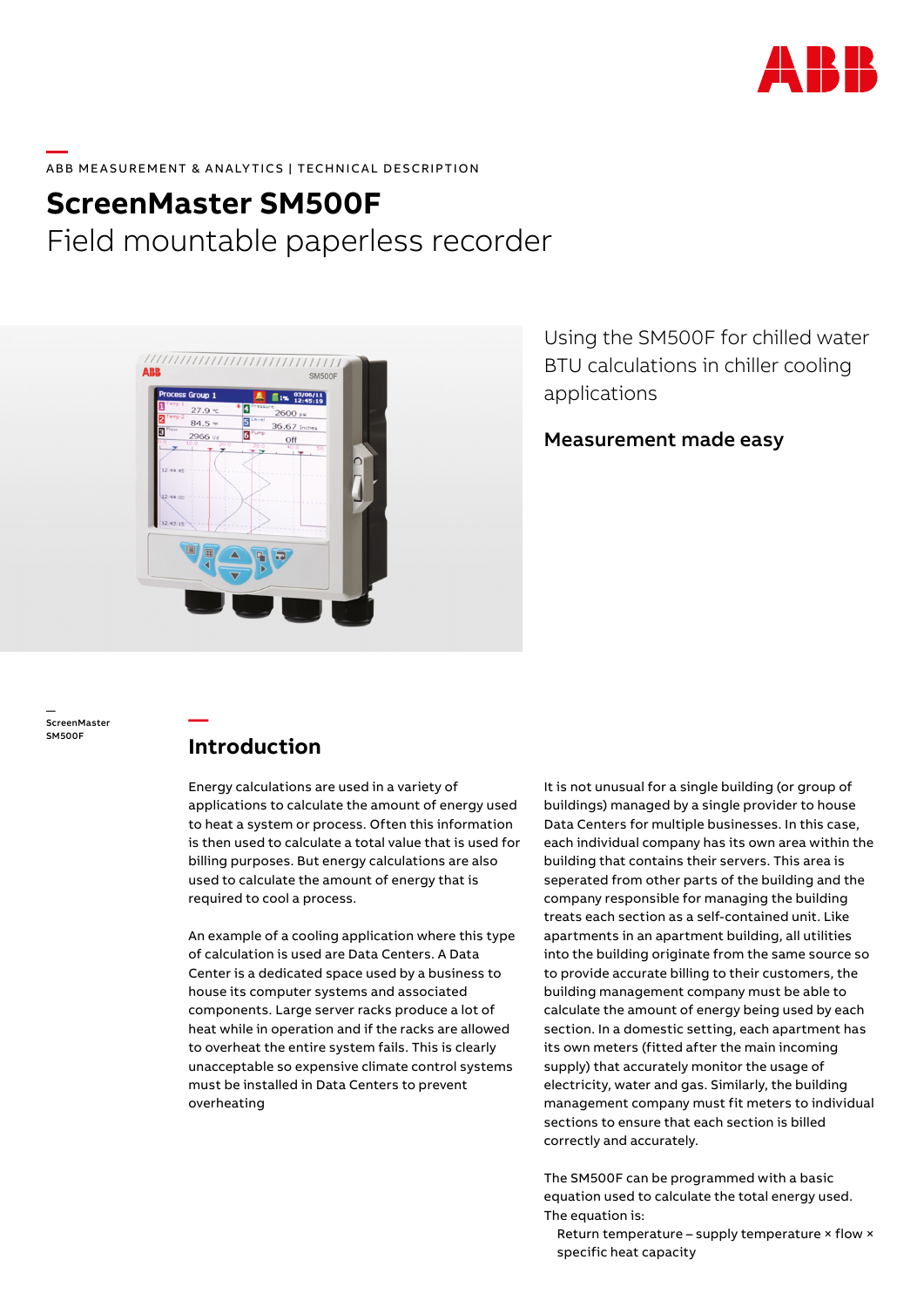**—**

# **Specific heat capacity**

The specific heat capacity of a substance is described as the amount of heat a sample of that substance can hold, divided by the mass of that sample. In simple terms it is the amount of energy that must be added, in the form of heat, to one unit of mass of the substance to cause an increase of 1 unit in its temperature. Specific heat capacity is measured in joule per kelvin per kilogram (J/K/kg) but as an increment of 1 kelvin is the same as 1 °C (1.8 °F), it can also be expressed as J/DegC/kg for an increment of 1 °C (1.8 °F) per unit.

Specific heat capacity varies with temperature and is different for each state of matter. For example, liquid water has one of the highest specific heats at approximately 4.182 kJ/DegC/kg @ 20 °C; but the specific heat of ice at just below 0 °C is only 2.093 kJ/DegC/kg.

The curve in the graph below demonstrates that the specific heat of water changes across a very small range. Therefore, a constant of 4.19 can be used for the chilled water specific heat in this energy calculation.



# **Chiller capacity**

A chiller provides chilled water to air conditioning units within a building. The amount of cooling they provide varies and it is important to know how much cooling a chiller is producing or can produce, in order to calculate the energy that is being used to perform that cooling.

To be able to calculate this, some values must be known:

- The volume of water flowing into the evaporator
- The supply and return water temperature

Therefore the following system variables must be measured:



Temperature Tw is the temperature of the water in the supply side of the system. This is the water entering the chiller unit and providing the chilling function for the cold air. Temperature Tc is the temperature of the water in the return side of the system; this is the water that has been used to cool the air and is now at a higher temperature. Finally, qv is the flow of water through the system at the supply side.

**—**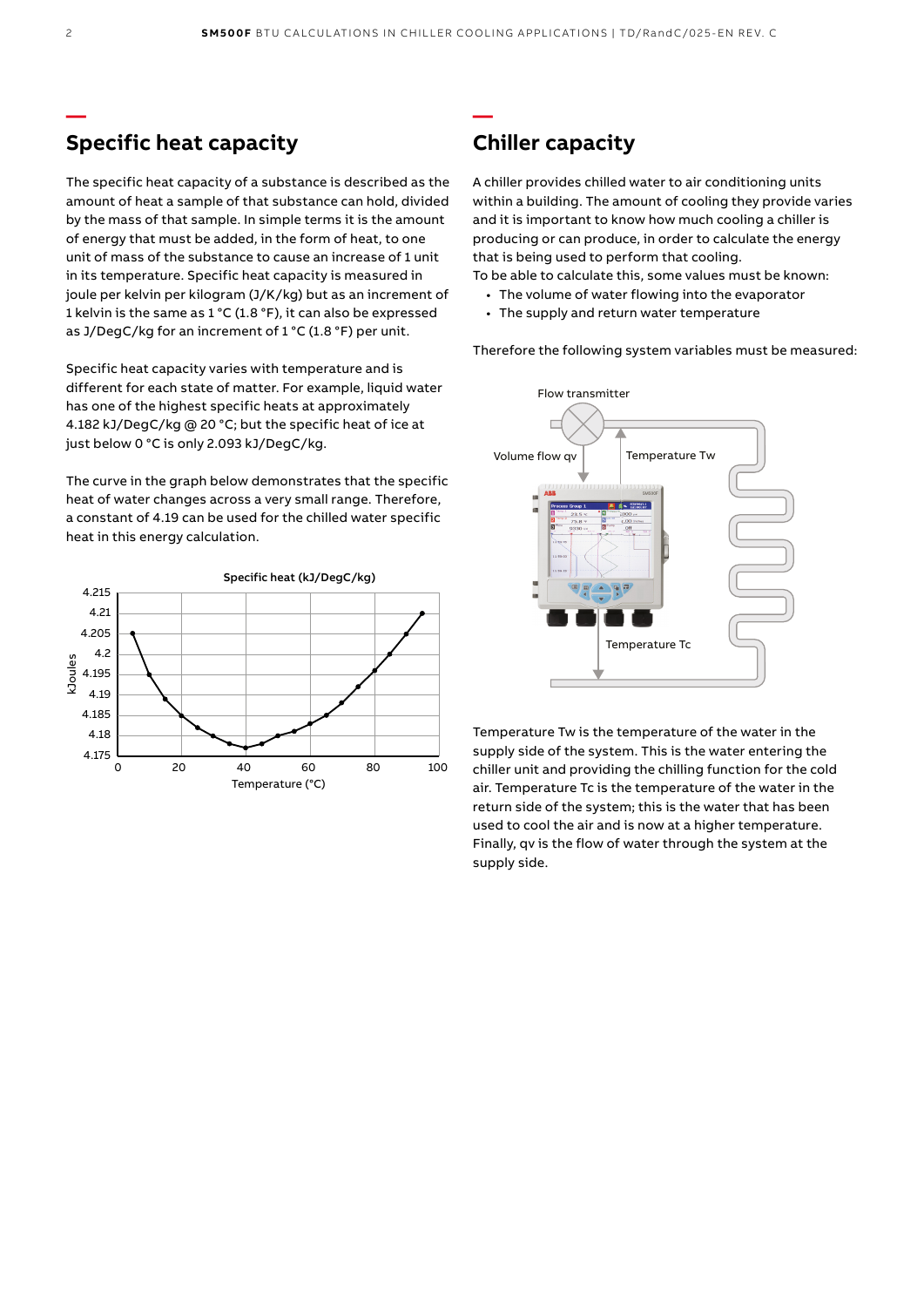# **SM500F configuration**

### Analog inputs

**—**

The analog signals for flow and temperature are configured in the normal way. In this example the settings are:

• Channel 1.1 (A1) is configured as the volume flow input (qv). This is a standard 4 to 20 mA signal with an engineering range of 0 to 10 l/s (though this may vary depending on application).

| Channel 1 <sub>1</sub>                  |     |
|-----------------------------------------|-----|
| Setup Analog I/P A1 Alarm A B<br>Ċ<br>D | --> |
| Input type 4.0 - 20.0 mA                | f.  |
| Engineering range 0.00 - 10.00 l/s      | ß.  |
| Tag Flow                                | d.  |
| Filter time constant 0 Secs             | ß.  |
| Fault detect level 10 %                 | P   |
| Broken sensor direction Downscale       | ę,  |
|                                         |     |

• Channel 1.2 (B1) is configured as the supply water temperature (Tw) input. A standard PT100 input type with a 0 to 50 °C engineering range has been configured.

| Channel 1.2                             |      |  |  |  |
|-----------------------------------------|------|--|--|--|
| Setup Analog I/P B1 Alarm A B<br>c<br>D | -- > |  |  |  |
| Input type Pt 100, ℃                    | z    |  |  |  |
| Engineering range   0.00 - 50.00 deg C  |      |  |  |  |
| Tag Supply Temp                         |      |  |  |  |
| Filter time constant   0 Secs           | Р    |  |  |  |
| Fault detect level   10 %               |      |  |  |  |
| Broken sensor direction Downscale       |      |  |  |  |
|                                         |      |  |  |  |

• Channel 1.3 (C1) is configured as the return water temperature (Tc) input. A standard PT100 input type with a 0 to 50 °C engineering range has been configured.

| Channel 1.3                             |     |
|-----------------------------------------|-----|
| Setup Analog I/P C1 Alarm A B<br>D<br>c | --> |
| Input type Pt 100, ℃                    | 乺   |
| Engineering range   0.00 - 50.00 deg C  | Ħ   |
| Tag Return Temp                         | Ø   |
| Filter time constant   0 Secs           | z   |
| Fault detect level   10 %               | €   |
| Broken sensor direction   Downscale     |     |

• A math block is configured using the inputs from A1, B1 and C1 and the specific heat capacity constant 4.19:

| Math1 |     | Math2 Math3 Math4 Math5 Math6    | -- 5 |
|-------|-----|----------------------------------|------|
|       |     | Equation   c1-b1*a1*4.19         | F.   |
|       |     |                                  |      |
|       |     | Rst srce/Dgtl srce1   None, None | Z    |
|       |     | Digital source 2/3 None, None    | Z    |
|       |     | Engineering range 0 - 999999 KW  | 5    |
|       | Tag | Power                            |      |
|       |     |                                  |      |

• Channel 1.4 is configured to show the energy value. Its source is the math block:



### Totalizing the values

The calculation performed in the math block provides an instantaneous reading in KW of the power used within the air cooling system, based on the temperature and flow of the water. To calculate the total energy used, a totalizer is configured on Channel 1.4:

| Channel 1.4                    |   |  |  |  |  |
|--------------------------------|---|--|--|--|--|
| <--- Totalizer A B             |   |  |  |  |  |
| Enable   Count up, Wrap on     | z |  |  |  |  |
| Tag Energy                     |   |  |  |  |  |
| Units KWh                      |   |  |  |  |  |
| Stop/Go/Reset Go, None, None   | 9 |  |  |  |  |
| Count range 0.00-9999999.99    |   |  |  |  |  |
| Log update Off, None           |   |  |  |  |  |
| Count rate/Cut off 27,77000, 0 |   |  |  |  |  |

Once the SM500F has been configured, exit and select Save as Current Configuration: